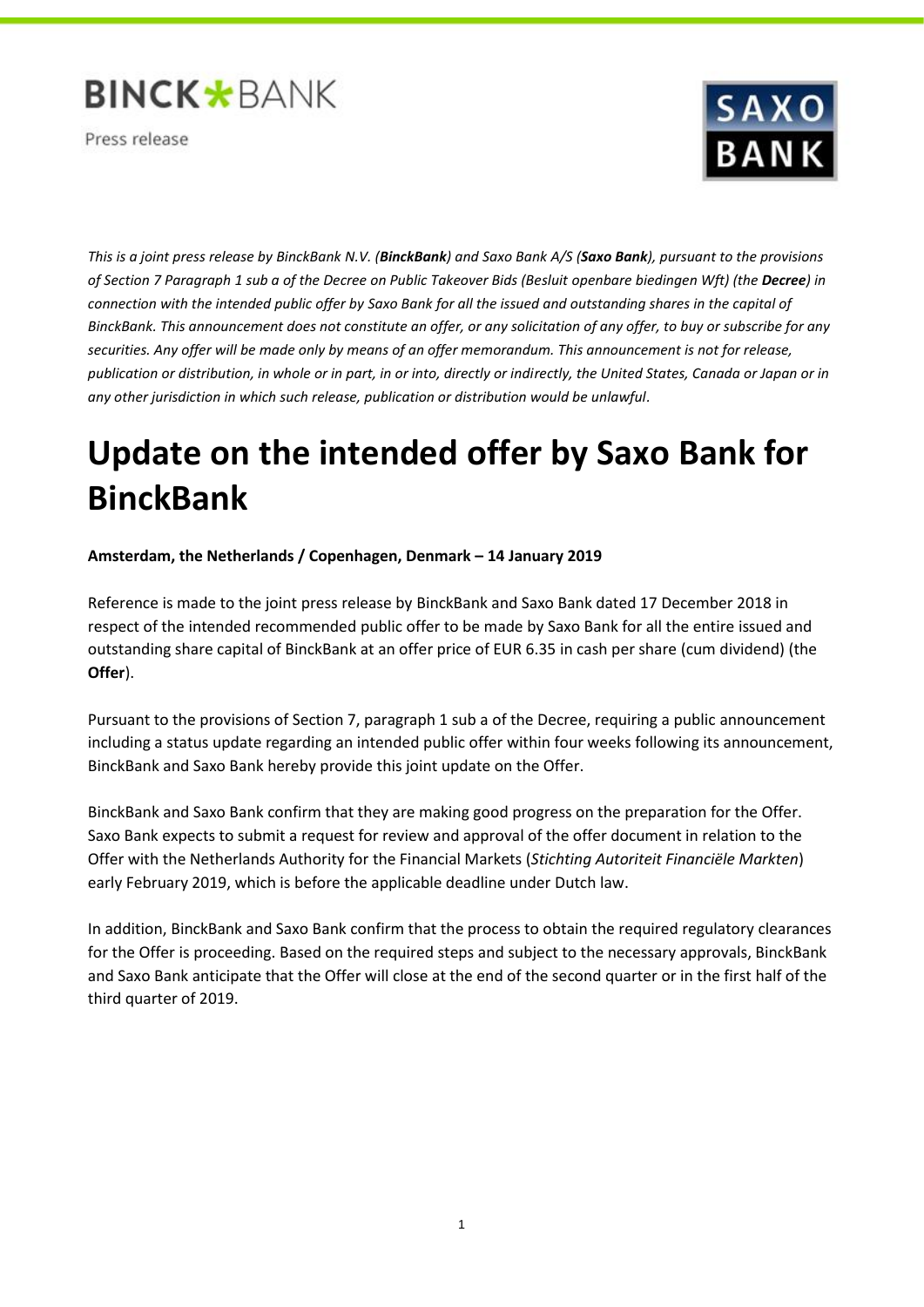# Media Relations Investor Relations Harmen van der Schoor Harmen van der Schoor +31 20 522 03 78 +31 20 522 03 78

**Press enquiries BinckBank Investor enquiries BinckBank** [pers@binck.nl](mailto:pers@binck.nl) ir@binck.com

# **Press enquiries Saxo Bank**

Steffen Wegner Mortensen Head of PR and Public Affairs | Global Communications +45 39 77 63 43 STEM@Saxobank.com

#### **BinckBank profile**

BinckBank is an online bank for investors and savers, established in the Netherlands and listed on the Euronext Amsterdam exchange. BinckBank's services are deployed from its head office in the Netherlands and its local branches in Belgium, France, and Italy, and representation in Spain. BinckBank offers services in investment, asset management and savings, and targets its services to retail customers, businesses/legal entities, and independent asset managers. An important feature of BinckBank's online services is a stable platform that gives users access to important financial markets, professional trading facilities, and analysis tools.

# **Saxo Bank profile**

Saxo Bank is a leading Fintech specialist focused on multi-asset trading and investment and delivering 'Banking-as-a-Service' to wholesale clients. For more than 25 years, Saxo Bank's mission has been to democratize investment and trading, enabling clients by facilitating their seamless access to global capital markets through technology and expertise. As a fully licensed and regulated bank, Saxo Bank enables its direct clients to trade multiple asset classes across global financial markets from one single margin account and across multiple devices. Additionally, Saxo Bank provides wholesale institutional clients such as banks and brokers with multi-asset execution, prime brokerage services and trading technology, supporting the full value chain of wholesale partners by delivering Banking-as-a-Service (BaaS). Saxo Bank's award winning [trading platforms](https://www.home.saxo/platforms?cmpid=press-release) are available in more than 20 languages and form the technology backbone of more than 100 financial institutions worldwide. [Founded in 1992](https://www.home.saxo/about-us?cmpid=press-release) and launching its first online trading platform in 1998, Saxo Bank was a Fintech even before the term was created. Headquartered in Copenhagen Saxo Bank today employs more than 1500 people in financial centers around the world including London, Paris, Zurich, Dubai, Singapore, Shanghai, Hong Kong and Tokyo.